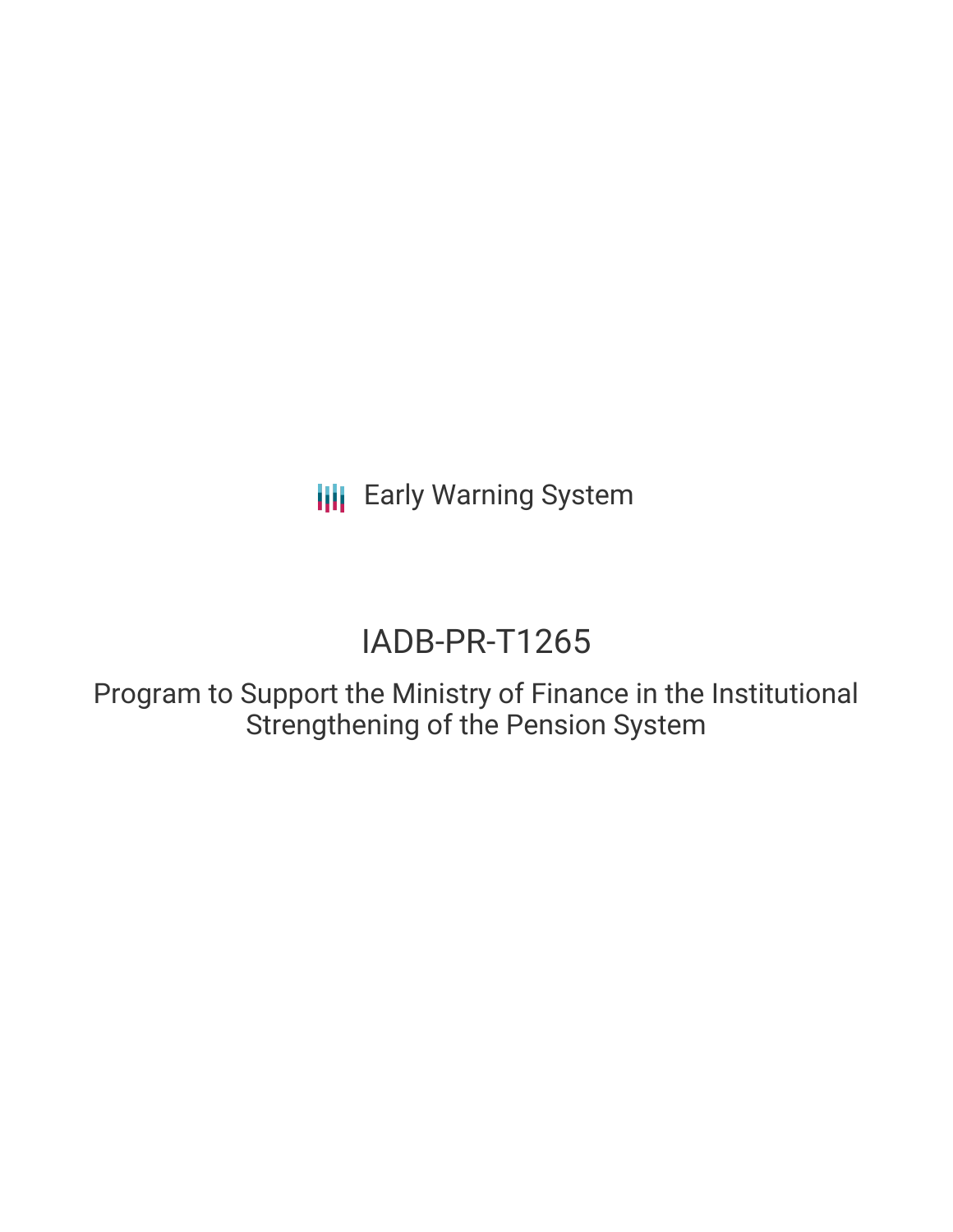

#### Early Warning System Program to Support the Ministry of Finance in the Institutional Strengthening of the Pension IADB-PR-T1265

### **Quick Facts**

System

| <b>Countries</b>               | Paraguay                                  |
|--------------------------------|-------------------------------------------|
| <b>Financial Institutions</b>  | Inter-American Development Bank (IADB)    |
| <b>Status</b>                  | Approved                                  |
| <b>Bank Risk Rating</b>        | C                                         |
| <b>Voting Date</b>             | 2019-06-04                                |
| <b>Borrower</b>                | Government of Paraguay                    |
| <b>Sectors</b>                 | Law and Government, Technical Cooperation |
| <b>Investment Type(s)</b>      | Grant                                     |
| <b>Investment Amount (USD)</b> | $$0.20$ million                           |
| <b>Project Cost (USD)</b>      | $$0.20$ million                           |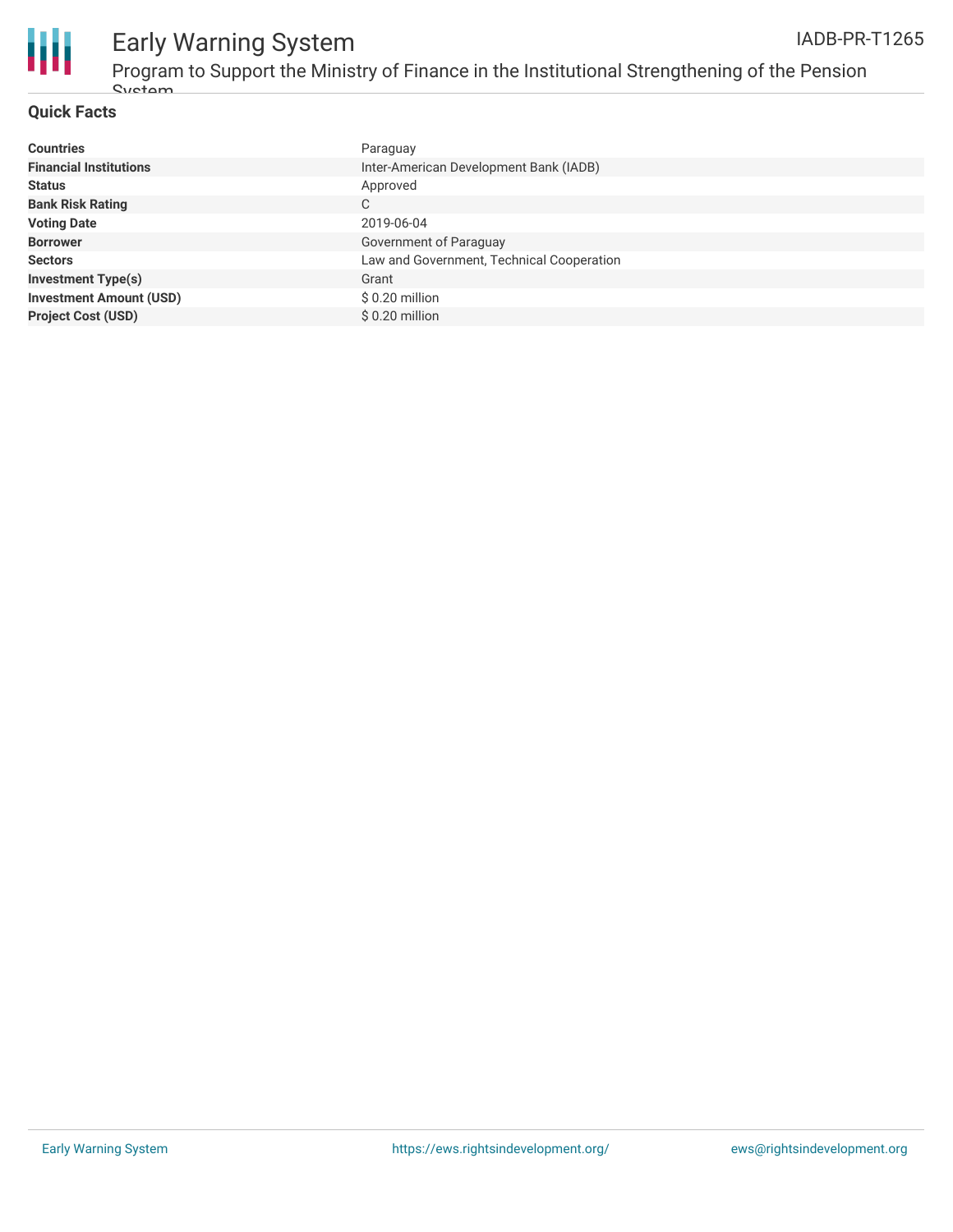

# **Project Description**

The objectives of the TC are: (i) support the Caja Fiscal in improving its institutional capacity and financial sustainability through strengthening of its internal management strategic areas; and (ii) support the Ministry of Finance in generating the necessary institutional capacity to perform its functions related to analysis and monitoring of the pensions system.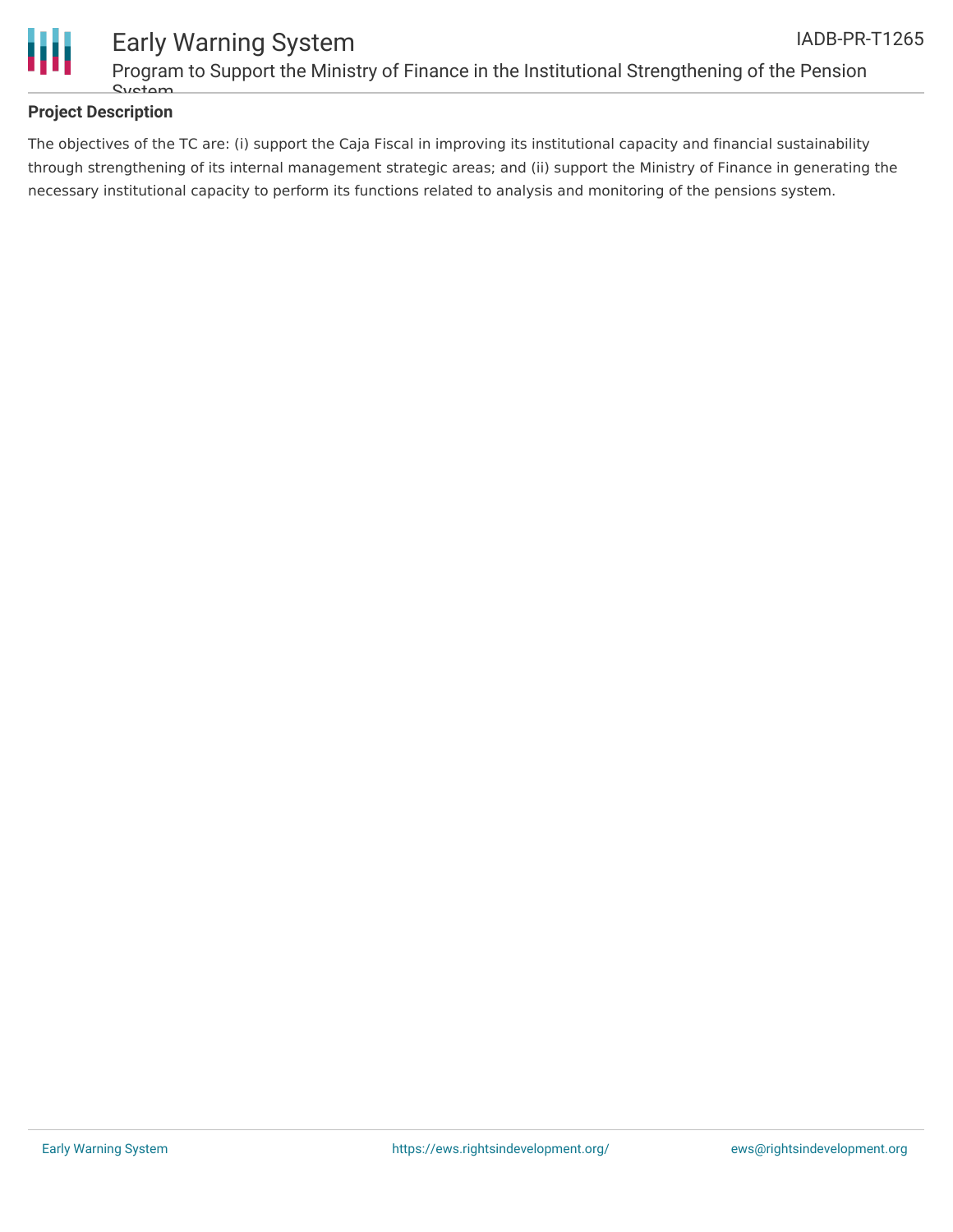

# Early Warning System

Program to Support the Ministry of Finance in the Institutional Strengthening of the Pension *<u>Cuctam</u>* 

### **Investment Description**

• Inter-American Development Bank (IADB)

Ordinary Capital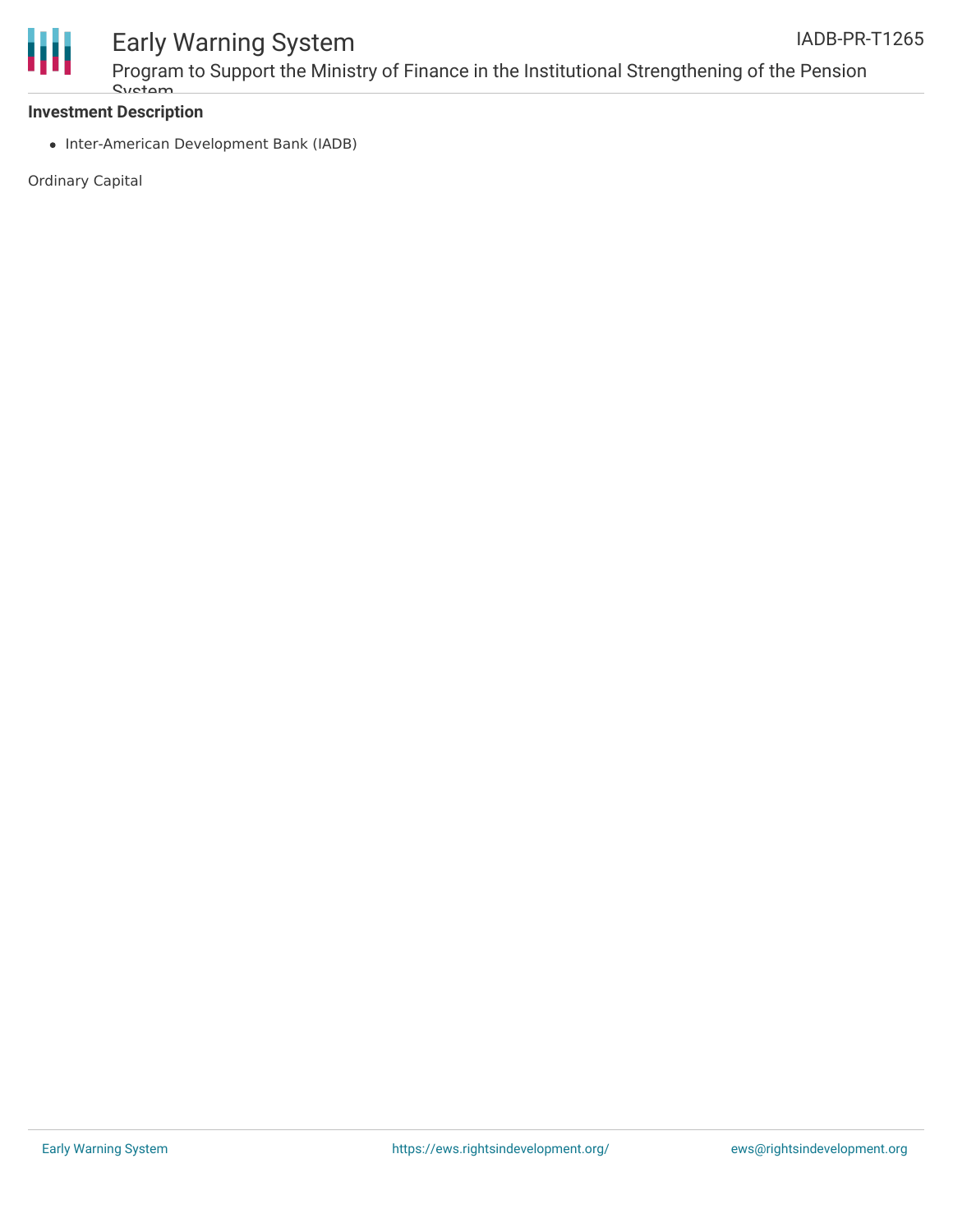

# **Contact Information**

### ACCOUNTABILITY MECHANISM OF IADB

The Independent Consultation and Investigation Mechanism (MICI) is the independent complaint mechanism and fact-finding body for people who have been or are likely to be adversely affected by an Inter-American Development Bank (IDB) or Inter-American Investment Corporation (IIC)-funded project. If you submit a complaint to MICI, they may assist you in addressing the problems you raised through a dispute-resolution process with those implementing the project and/or through an investigation to assess whether the IDB or IIC is following its own policies for preventing or mitigating harm to people or the environment. You can submit a complaint by sending an email to MICI@iadb.org. You can learn more about the MICI and how to file a complaint at http://www.iadb.org/en/mici/mici,1752.html (in English) or http://www.iadb.org/es/mici/mici,1752.html (Spanish).